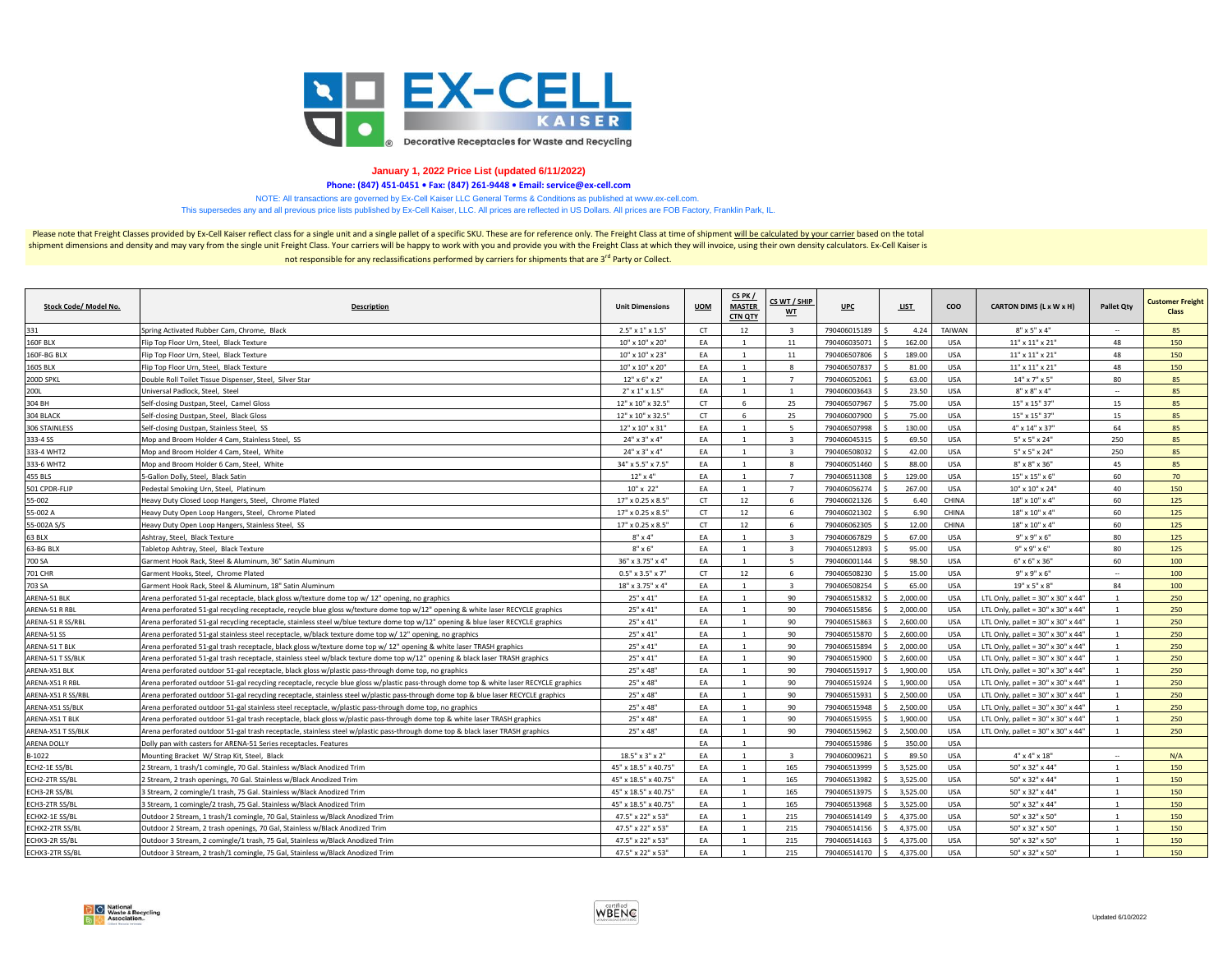| Stock Code/ Model No.      | Description                                                                                                                                | <b>Unit Dimensions</b>            | <b>UOM</b> | CS PK /<br><b>MASTER</b><br><b>CTN QTY</b> | CS WT / SHIP<br>WT | <b>UPC</b>   | <b>LIST</b> | coo         | CARTON DIMS (L x W x H)    | <b>Pallet Qty</b> | <b>Customer Freight</b><br>Class |
|----------------------------|--------------------------------------------------------------------------------------------------------------------------------------------|-----------------------------------|------------|--------------------------------------------|--------------------|--------------|-------------|-------------|----------------------------|-------------------|----------------------------------|
| NT1528 T-8 BLK DB          | Recp. W/ Matched Top, Steel, 18 Gal. Black Gloss                                                                                           | 15" x 28"                         | EA         | $\overline{1}$                             | 32                 | 790406506915 | 239.00      | USA         | 18" x 18" x 33"            | 10                | 175                              |
| NT1528 T-8 SS BLX          | Reco., Stainless Steel, 18 Gal, SS & Black Tor                                                                                             | $15" \times 28'$                  | EA         |                                            | 30                 | 790406512992 | 395.00      | <b>USA</b>  | 18" x 18" x 33"            | 10                | 175                              |
| NT1531 D-6 BLK DB          | Recp. W/ Matched Dome Top, Steel, 18 Gal. Black Gloss                                                                                      | $15" \times 31'$                  | EA         |                                            | 27                 | 790406506946 | 282.00      | USA         | 18" x 18" x 33"            | 10                | 175                              |
| INT1531 D-6 SS BLX         | Recp. W/ Dome Top, Stainless Steel, 18 Gal. SS & Black Top                                                                                 | 15" x 31"                         | EA         | $\overline{1}$                             | 26                 | 790406506991 | 555.00      | <b>USA</b>  | 18" x 18" x 33"            | $10\,$            | 175                              |
| LB-1718 BLK                | Replacement Sanitary Napkin Liner Bags, Plastic, 7 Gal. Black                                                                              | $17" \times 11" \times 4"$        | CT         |                                            | 10                 | 790406004480 | 85.00       | <b>USA</b>  | $17" \times 11" \times 4"$ | 80                | 125                              |
| D-10 SS                    | iquids Disposal Receptacle, 10 gal, stainless steel with casters                                                                           | 18" x 18" x 40"                   | EA         | $\overline{1}$                             | 75                 | 790406515795 | 3,025.00    | USA         | 19" x 19" x 46"            | $\overline{4}$    | 250                              |
| DR-24 SS                   | iquids Disposal Companion Recycling Receptacle, 24 gal, stainless steel with casters                                                       | 18" x 18" x 35.5"                 | FA         |                                            | 65                 | 790406515818 | 1,610.00    | <b>USA</b>  | 19.5" x 19.5" x 37"        | $\overline{a}$    | 250                              |
| DW-24 SS                   | iquids Disposal Companion Waste Receptacle, 24 gal, stainless steel with casters                                                           | 18" x 18" x 35.5"                 | EA         | $\mathbf{1}$                               | 65                 | 790406515801 | 1,610.00    | USA         | 19.5" x 19.5" x 37"        | $\overline{4}$    | 250                              |
| NS33-BB R BRZX             | Nature Series Bamboo Recycle unit, Steel, 33 Gal, Bronze                                                                                   | 18" x 44"                         | EA         |                                            | 46                 | 790406515719 | 1.082.00    | <b>USA</b>  | 18.75" x 18.75" x 45.5"    | $\mathbf{f}$      | 200                              |
| NS33-BB T BRZX             | Nature Series Bamboo Trash unit, Steel, 33 Gal. Bronze                                                                                     | 18" x 44'                         | EA         | $\mathbf{1}$                               | 46                 | 790406515726 | 1,082.00    | <b>USA</b>  | 18.75" x 18.75" x 45.5'    | 6                 | 200                              |
| NS33-BB R MAL              | Nature Series Bamboo Recycle unit, Steel, 33 Gal, Malachite                                                                                | 18" x 44'                         | EA         | $\mathbf{1}$                               | 46                 | 790406515733 | 1,082.00    | <b>USA</b>  | 18.75" x 18.75" x 45.5"    | 6                 | 200                              |
| NS33-BB T MAL              | Nature Series Bamboo Trash unit, Steel, 33 Gal. Malachite                                                                                  | 18" x 44"                         | EA         |                                            | 46                 | 790406515740 | 1,082.00    | <b>USA</b>  | 18.75" x 18.75" x 45.5"    | 6                 | 200                              |
| NS33-LV R BRZX             | Nature Series Leaves Recycle unit, Steel, 33 Gal, Bronze                                                                                   | $18" \times 44'$                  | EA         |                                            | 46                 | 790406515757 | 1.082.00    | <b>USA</b>  | 18.75" x 18.75" x 45.5"    | $\mathbf{f}$      | 200                              |
| NS33-LV T BRZ>             | Vature Series Leaves Trash unit, Steel, 33 Gal. Bronze                                                                                     | $18" \times 44'$                  | EA         |                                            | 46                 | 790406515764 | 1.082.0     | <b>USA</b>  | 18.75" x 18.75" x 45.5"    |                   | 200                              |
| NS33-LV R MAL              | Nature Series Leaves Recycle unit, Steel, 33 Gal. Malachite                                                                                | $18" \times 44"$                  | EA         | $\overline{1}$                             | 46                 | 790406515771 | 1,082.00    | <b>USA</b>  | 18.75" x 18.75" x 45.5"    | 6                 | 200                              |
| NS33-LV T MAL              | Nature Series Leaves Trash unit, Steel, 33 Gal. Malachite                                                                                  | 18" x 44"                         | EA         | $\mathbf{1}$                               | 46                 | 790406515788 | 1,082.00    | <b>USA</b>  | 18.75" x 18.75" x 45.5"    | 6                 | 200                              |
| <b>RC-1528-3 SS</b>        | 3 Stream Recycling Recp., Stainless Steel, 14 Gal, S!                                                                                      | $15"$ x $28'$                     | EA         |                                            | 30 <sub>o</sub>    | 790406511292 | 655.00      | <b>LISA</b> | 18" x 18" x 33"            | 10                | 175                              |
| RC-1528-3 SS NY            | 3 Stream Recycling Recp. NYC Compliant with 3 color graphics, Stainless Steel, 14 Gal. SS                                                  | 15" x 28"                         | EA         |                                            | 30                 | 790406514514 | 725.00      | USA         | 18" x 18" x 33"            | 10                | 175                              |
| RC-1531 D-6 SS BLX         | Recycling Recp., Stainless Steel, 18 Gal. SS & Black Top                                                                                   | $15" \times 31"$                  | EA         |                                            | 27                 | 790406507264 | 595.00      | <b>USA</b>  | 18" x 18" x 33"            | 10                | 175                              |
| RC-2441 CANS RBL           | Recp., Steel, 40 Gal. Recycle Blue Gloss                                                                                                   | 24" x 38'                         | EA         | $\mathbf{1}$                               | 70                 | 790406511704 | 1.310.00    | <b>USA</b>  | No Carton                  | $\overline{4}$    | 100                              |
| (C-34R DM CANS RBI         | Recp. W/ Dome Top. Steel. 34 Gal. Recycle Blue Gloss                                                                                       | 18" x 32"                         | EA         |                                            | 38                 | 790406511698 | 740.00      | <b>USA</b>  | 19" x 19" x 46"            | $\mathbf{f}$      | 100                              |
| RC-55 CANS LID RBL         | Replacement Dome Top Cans, Plastic, Recycle Blue                                                                                           | 25" Dia. x 11" H                  | EA         | $\mathbf{1}$                               | 37                 | 790406510707 | 209.00      | <b>USA</b>  | No Carton                  | 12                | 200                              |
| <b>C-55 LID TDM RBL PL</b> | Replacement Dome Top W/Push Door, Plastic, Recycle Blue                                                                                    | 25" Dia. x 13" H                  | EA         | 1                                          | $11\,$             | 790406513760 | 176.00      | USA         | 14 X 26 X 26               | 12                | 250                              |
| RC-55 LID TND RBL PL       | Replacement Dome Top Pass Through, Plastic, Recycle Blue                                                                                   | 25" Dia. x 11" H                  | FA         |                                            | $\overline{7}$     | 790406513777 | 176.00      | <b>USA</b>  | 14 X 26 X 26               | 12                | 300                              |
| <b>RC-IND2 PBG/SS</b>      | Coliseum 2-stream indoor 86 gallon recycling station, stainless, pebble black gloss                                                        | 45.37" x 25.65" x 35.17           | EA         |                                            | 200                | 790406514767 | 3,400.00    | <b>USA</b>  | 52" x 30" x 39"            | $\mathbf{1}$      | 150                              |
| RC-IND2 HMG/SS             | Coliseum 2-stream indoor 86 gallon recycling station, stainless, hammered grey black gloss                                                 | 45.37" x 25.65" x 35.17"          | EA         | $\mathbf{1}$                               | 200                | 790406514774 | 3,400.00    | <b>USA</b>  | 52" x 30" x 39"            | $\mathbf{1}$      | 150                              |
| <b>C-IND CASTERS</b>       | Set of four 2" threaded stem poly swivel casters for Coliseum station                                                                      | 2"                                | SET        | $1$ set $4$                                | $\overline{2}$     | 790406514781 | 175.00      | <b>USA</b>  |                            |                   | 85                               |
| <b>C-KD SIGN</b>           | Signage panel for Kaleidoscope receptacles, holds standard 8.5" x 11" sheet, no assembly or tools required to attach to Kaleidoscope units | $14" \times 10" \times 2"$        | EA         |                                            |                    | 790406515719 | 60.00       | <b>USA</b>  | 14.5" x 10.5" x 2.75"      | N/A               | 150                              |
| C-KD17-C BT-HMG            | Mack Tie series KD 17 gal recycling receptacle, comingle opening, silver CANS/BOTTLES decals, platinum lid, hammered grey body             | 9.5" x 18.25" x 35.5              | EA         |                                            | 38                 | 790406514842 | 450.00      | USA         | 12" x 21" 38"              | 12                | 150                              |
| RC-KD17-C BT-PBG           | Black Tie series KD 17 gal recycling receptacle, comingle opening, silver CANS/BOTTLES decals, platinum lid, pebble black body             | 9.5" x 18.25" x 35.5"             | FA         | $\overline{1}$                             | 38                 | 790406514859 | 450.00      | <b>USA</b>  | 12" x 21" 38"              | 12                | 150                              |
| RC-KD17-C BT-WHT           | Black Tie series KD 17 gal recycling receptacle, comingle opening, silver CANS/BOTTLES decals, platinum lid, white gloss body              | 9.5" x 18.25" x 35.5"             | EA         | 1                                          | 38                 | 790406514866 | 450.00      | <b>USA</b>  | 12" x 21" 38"              | 12                | 150                              |
| <b>C-KD17-P BT-HMG</b>     | Black Tie series KD 17 gal recycling receptacle, comingle opening, silver PAPER decals, platinum lid, hammered grey body                   | 9.5" x 18.25" x 35.5"             | EA         | $\overline{1}$                             | 38                 | 790406514873 | 450.00      | <b>USA</b>  | 12" x 21" 38'              | 12                | 150                              |
| <b>C-KD17-P BT-PBG</b>     | Black Tie series KD 17 gal recycling receptacle, comingle opening, silver PAPER decals, platinum lid, pebble black body                    | 9.5" x 18.25" x 35.5"             | EA         |                                            | 38                 | 790406514880 | 450.00      | USA         | 12" x 21" 38'              | 12                | 150                              |
| RC-KD17-P BT-WHT           | Black Tie series KD 17 gal recycling receptacle, comingle opening, silver PAPER decals, platinum lid, white gloss body                     | 9.5" x 18.25" x 35.5"             | EA         |                                            | 38                 | 790406514897 | 450.00      | <b>USA</b>  | 12" x 21" 38"              | 12                | 150                              |
| C-KD17-PL BT-HMG           | Black Tie series KD 17 gal recycling receptacle, comingle opening, silver PLASTIC decals, platinum lid, hammered grey body                 | 9.5" x 18.25" x 35.5"             | FA         | $\mathbf{1}$                               | 38                 | 790406514903 | 450.00      | <b>USA</b>  | 12" x 21" 38"              | 12                | 150                              |
| C-KD17-PL BT-PBG           | Black Tie series KD 17 gal recycling receptacle, comingle opening, silver PLASTIC decals, platinum lid, pebble black body                  | $9.5" \times 18.25" \times 35.5"$ | EA         | $\overline{1}$                             | 38                 | 790406514910 | 450.00      | <b>USA</b>  | 12" x 21" 38"              | 12                | 150                              |
| C-KD17-PL BT-WHT           | Black Tie series KD 17 gal recycling receptacle, comingle opening, silver PLASTIC decals, platinum lid, white gloss body                   | 9.5" x 18.25" x 35.5"             | EA         | 1                                          | 38                 | 790406514927 | 450.00      | <b>USA</b>  | 12" x 21" 38"              | 12                | 150                              |
| <b>C-KD17-R BT-HMG</b>     | Black Tie series KD 17 gal recycling receptacle, comingle opening, silver RECYCLABLES decals, platinum lid, hammered grey body             | 9.5" x 18.25" x 35.5"             | EA         |                                            | 38                 | 790406514934 | 450.00      | <b>USA</b>  | 12" x 21" 38"              | $12\,$            | 150                              |
| RC-KD17-R BT-PBG           | Black Tie series KD 17 gal recycling receptacle, comingle opening, silver RECYCLABLES decals, platinum lid, pebble black body              | 9.5" x 18.25" x 35.5"             | EA         |                                            | 38                 | 790406514941 | 450.00      | <b>USA</b>  | 12" x 21" 38"              | 12                | 150                              |
| <b>C-KD17-R BT-WHT</b>     | Black Tie series KD 17 gal recycling receptacle, comingle opening, silver RECYCLABLES decals, platinum lid, white gloss body               | 9.5" x 18.25" x 35.5"             | EA         |                                            | 38                 | 790406514958 | 450.00      | <b>USA</b>  | 12" x 21" 38"              | 12                | 150                              |
| RC-KD17-T BT-HMG           | Black Tie series KD 17 gal recycling receptacle, rectangle opening, silver TRASH decals, platinum lid, hammered grey body                  | 9.5" x 18.25" x 35.5"             | EA         | $\mathbf{1}$                               | 38                 | 790406514965 | 450.00      | <b>USA</b>  | 12" x 21" 38"              | 12                | 150                              |
| <b>C-KD17-T BT-PBG</b>     | Black Tie series KD 17 gal recycling receptacle, rectangle opening, silver TRASH decals, platinum lid, pebble black body                   | 9.5" x 18.25" x 35.5"             | EA         |                                            | 38                 | 790406514972 | 450.00      | <b>USA</b>  | 12" x 21" 38"              | 12                | 150                              |
| RC-KD17-T BT-WHT           | Black Tie series KD 17 gal recycling receptacle, rectangle opening, silver TRASH decals, platinum lid, white gloss body                    | $9.5"$ x 18.25" x 35.5"           | FA         |                                            | 38                 | 790406514989 | 450.00      | <b>USA</b>  | 12" x 21" 38"              | 12                | 150                              |
| <b>C-KD36-C BT-HMG</b>     | Black Tie series KD 36 gal recycling receptacle, comingle opening, silver CANS/BOTTLES decals, platinum lid, hammered grey body            | 18.25" x 35.5"                    | FA         |                                            | 50                 | 790406515146 | 642.00      | <b>USA</b>  | 19.5" x 19.5" x 37"        | $\mathbf{g}$      | 150                              |
| RC-KD36-C BT-PBG           | Black Tie series KD 36 gal recycling receptacle, comingle opening, silver CANS/BOTTLES decals, platinum lid, pebble black body             | 18.25" x 35.5"                    | FA         | $\overline{1}$                             | 50                 | 790406515153 | 642.00      | USA         | 19.5" x 19.5" x 37"        | 8                 | 150                              |
| RC-KD36-C BT-WHT           | Black Tie series KD 36 gal recycling receptacle, comingle opening, silver CANS/BOTTLES decals, platinum lid, white gloss body              | 18.25" x 35.5"                    | EA         | $\mathbf{1}$                               | 50                 | 790406515160 | 642.00      | <b>USA</b>  | 19.5" x 19.5" x 37"        | 8                 | 150                              |
| <b>C-KD36-P BT-HMG</b>     | Black Tie series KD 36 gal recycling receptacle, comingle opening, silver PAPER decals, platinum lid, hammered grey body                   | 18.25" x 35.5"                    | EA         | $\overline{1}$                             | 50                 | 790406515177 | 642.00      | <b>USA</b>  | 19.5" x 19.5" x 37"        | $8\phantom{1}$    | 150                              |
| RC-KD36-P BT-PBG           | Black Tie series KD 36 gal recycling receptacle, comingle opening, silver PAPER decals, platinum lid, pebble black body                    | 18.25" x 35.5"                    | EA         |                                            | 50                 | 790406515184 | 642.00      | <b>USA</b>  | 19.5" x 19.5" x 37"        | $\mathbf{g}$      | 150                              |
| <b>C-KD36-P BT-WHT</b>     | Black Tie series KD 36 gal recycling receptacle, comingle opening, silver PAPER decals, platinum lid, white gloss body                     | 18.25" x 35.5"                    | EA         |                                            | 50                 | 790406515191 | 642.00      | <b>USA</b>  | 19.5" x 19.5" x 37"        | 8                 | 150                              |
| RC-KD36-PL BT-HMG          | Black Tie series KD 36 gal recycling receptacle, comingle opening, silver PLASTIC decals, platinum lid, hammered grey body                 | 18.25" x 35.5"                    | EA         |                                            | 50                 | 790406515207 | 642.00      | <b>USA</b>  | 19.5" x 19.5" x 37"        | $\mathbf{R}$      | 150                              |
| C-KD36-PL BT-PBG           | Black Tie series KD 36 gal recycling receptacle, comingle opening, silver PLASTIC decals, platinum lid, pebble black body                  | 18.25" x 35.5"                    | EA         | $\overline{1}$                             | 50                 | 790406515214 | 642.00      | <b>USA</b>  | 19.5" x 19.5" x 37"        | $\mathbf{g}$      | 150                              |
| <b>C-KD36-PL BT-WHT</b>    | Black Tie series KD 36 gal recycling receptacle, comingle opening, silver PLASTIC decals, platinum lid, white gloss body                   | 18.25" x 35.5"                    | EA         | $\mathbf{1}$                               | 50                 | 790406515221 | 642.00      | USA         | 19.5" x 19.5" x 37"        | $8\phantom{1}$    | 150                              |
| C-KD36-R BT-HMG            | Black Tie series KD 36 gal recycling receptacle, comingle opening, silver RECYCLABLES decals, platinum lid, hammered grey body             | 18.25" x 35.5"                    | EA         |                                            | 50                 | 790406515238 | 642.00      | <b>USA</b>  | 19.5" x 19.5" x 37"        | 8                 | 150                              |
| <b>C-KD36-R BT-PBG</b>     | Black Tie series KD 36 gal recycling receptacle, comingle opening, silver RECYCLABLES decals, platinum lid, pebble black body              | 18.25" x 35.5"                    | EA         |                                            | 50                 | 790406515245 | 642.00      | <b>USA</b>  | 19.5" x 19.5" x 37"        | $\mathbf{R}$      | 150                              |
| C-KD36-R BT-WHT            | Black Tie series KD 36 gal recycling receptacle, comingle opening, silver RECYCLABLES decals, platinum lid, white gloss body               | 18.25" x 35.5"                    | EA         |                                            | 50                 | 790406515252 | 642.00      | USA         | 19.5" x 19.5" x 37'        | 8                 | 150                              |
| RC-KD36-T BT-HMG           | Black Tie series KD 36 gal recycling receptacle, square opening, silver TRASH decals, platinum lid, hammered grey body                     | 18.25" x 35.5"                    | EA         | $\mathbf{1}$                               | 50                 | 790406515269 | 642.00      | <b>USA</b>  | 19.5" x 19.5" x 37"        | $\mathbf{g}$      | 150                              |
| <b>C-KD36-T BT-PBG</b>     | Black Tie series KD 36 gal recycling receptacle, square opening, silver TRASH decals, platinum lid, pebble black body                      | 18.25" x 35.5"                    | EA         | $\mathbf{1}$                               | 50                 | 790406515276 | 642.00      | <b>USA</b>  | 19.5" x 19.5" x 37"        | 8                 | 150                              |
| RC-KD36-T BT-WHT           | Black Tie series KD 36 gal recycling receptacle, square opening, silver TRASH decals, platinum lid, white gloss body                       | 18.25" x 35.5"                    | EA         |                                            | 50                 | 790406515283 | 642.00      | USA         | 19.5" x 19.5" x 37"        | $\Omega$          | 150                              |
| C-KDHR-C BT-HMG            | Black Tie series KD 8 gal recycling receptacle, comingle opening, silver CANS/BOTTLES decals, platinum lid, hammered grey body             | 15.75" x 7.875" x 30'             | FA         |                                            | 23                 | 790406515290 | 358.00      | USA         | 10" x 17" x 33"            | 25                | 150                              |
| <b>C-KDHR-C BT-PBG</b>     | Black Tie series KD 8 gal recycling receptacle, comingle opening, silver CANS/BOTTLES decals, platinum lid, pebble black body              | 15.75" x 7.875" x 30"             | FA         |                                            | 23                 | 790406515306 | 358.00      | <b>USA</b>  | 10" x 17" x 33"            | 25                | 150                              |
| RC-KDHR-C BT-WHT           | Black Tie series KD 8 gal recycling receptacle, comingle opening, silver CANS/BOTTLES decals, platinum lid, white gloss body               | 15.75" x 7.875" x 30"             | EA         | $\mathbf{1}$                               | 23                 | 790406515313 | 358.00      | <b>USA</b>  | 10" x 17" x 33"            | 25                | 150                              |
| RC-KDHR-P BT-HMG           | Black Tie series KD 8 gal recycling receptacle, comingle opening, silver PAPER decals, platinum lid, hammered grey body                    | 15.75" x 7.875" x 30"             | EA         |                                            | 23                 | 790406515320 | 358.00      | <b>USA</b>  | 10" x 17" x 33"            | 25                | 150                              |
| RC-KDHR-P BT-PBG           | Black Tie series KD 8 gal recycling receptacle, comingle opening, silver PAPER decals, platinum lid, pebble black body                     | 15.75" x 7.875" x 30"             | EA         |                                            | 23                 | 790406515337 | 358.00      | <b>USA</b>  | 10" x 17" x 33"            | 25                | 150                              |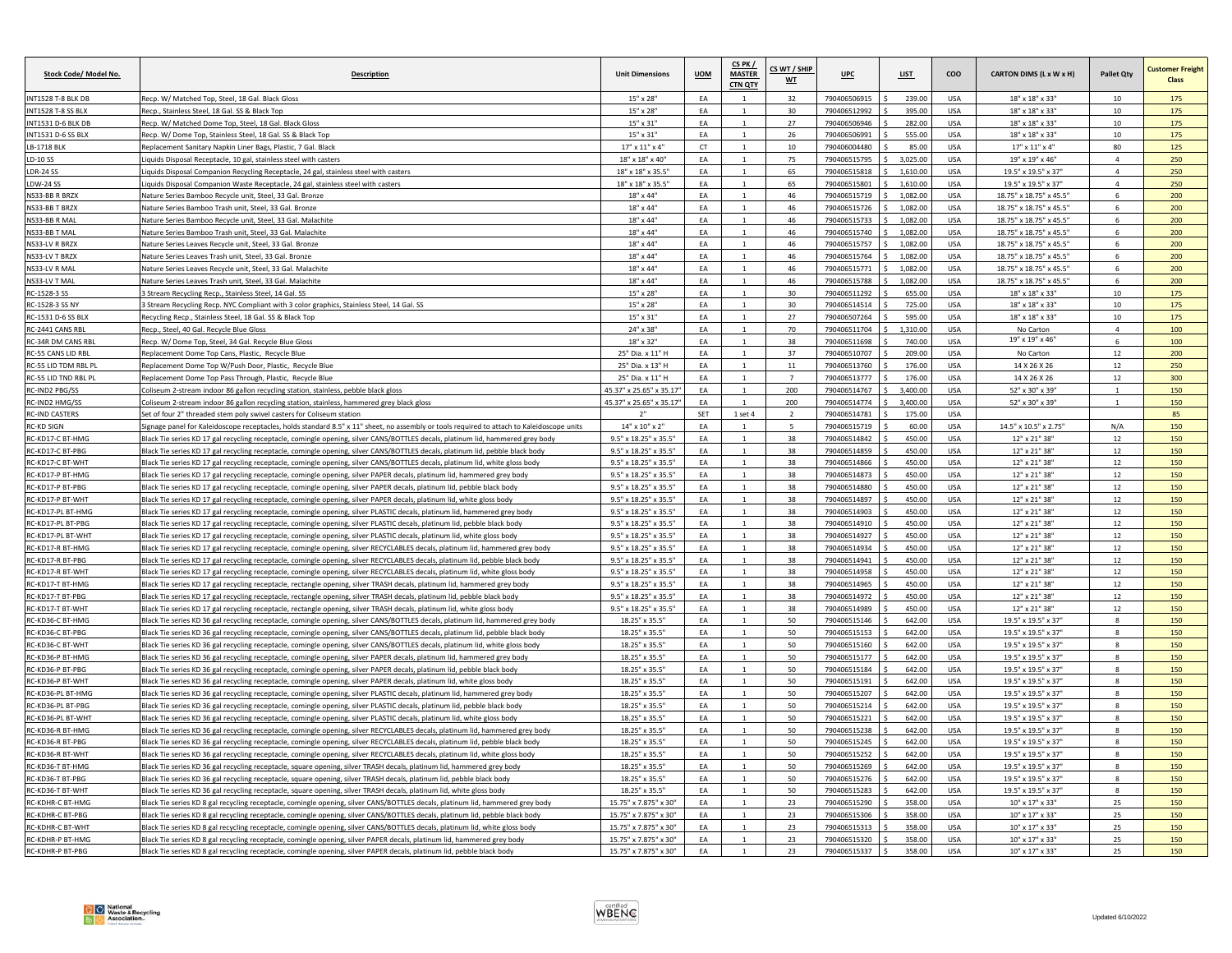| Stock Code/ Model No.   | <b>Description</b>                                                                                                                           | <b>Unit Dimensions</b>                         | <b>UOM</b> | CS PK /<br><b>MASTER</b><br><b>CTN QTY</b> | CS WT / SHIP<br>WT | <b>UPC</b>   | <b>LIST</b> | coo         | CARTON DIMS (L x W x H) | <b>Pallet Qty</b> | <b>Customer Freight</b><br>Class |
|-------------------------|----------------------------------------------------------------------------------------------------------------------------------------------|------------------------------------------------|------------|--------------------------------------------|--------------------|--------------|-------------|-------------|-------------------------|-------------------|----------------------------------|
| RC-KDHR-P BT-WHT        | Black Tie series KD 8 gal recycling receptacle, comingle opening, silver PAPER decals, platinum lid, white gloss body                        | 15.75" x 7.875" x 30"                          | EA         | $\overline{1}$                             | 23                 | 790406515344 | 358.00      | USA         | 10" x 17" x 33"         | 25                | 150                              |
| C-KDHR-PL BT-HMC        | Black Tie series KD 8 gal recycling receptacle, comingle opening, silver PLASTIC decals, platinum lid, hammered grey body                    | 15.75" x 7.875" x 30"                          | EA         |                                            | 23                 | 790406515351 | 358.0       | <b>USA</b>  | 10" x 17" x 33"         | 25                | 150                              |
| <b>C-KDHR-PL BT-PBG</b> | Black Tie series KD 8 gal recycling receptacle, comingle opening, silver PLASTIC decals, platinum lid, pebble black body                     | 15.75" x 7.875" x 30"                          | EA         |                                            | 23                 | 790406515368 | 358.00      | <b>USA</b>  | 10" x 17" x 33"         | 25                | 150                              |
| RC-KDHR-PL BT-WHT       | Black Tie series KD 8 gal recycling receptacle, comingle opening, silver PLASTIC decals, platinum lid, white gloss body                      | 15.75" x 7.875" x 30"                          | EA         | $\mathbf{1}$                               | 23                 | 790406515375 | 358.00      | <b>USA</b>  | 10" x 17" x 33"         | 25                | 150                              |
| RC-KDHR-R BT-HMG        | Black Tie series KD 8 gal recycling receptacle, comingle opening, silver RECYCLABLES decals, platinum lid, hammered grey body                | 15.75" x 7.875" x 30"                          | EA         | $\overline{1}$                             | 23                 | 790406515382 | 358.00      | USA         | 10" x 17" x 33"         | 25                | 150                              |
| C-KDHR-R BT-PBG         | Black Tie series KD 8 gal recycling receptacle, comingle opening, silver RECYCLABLES decals, platinum lid, pebble black body                 | 15.75" x 7.875" x 30"                          | EA         |                                            | 23                 | 790406515399 | 358.00      | <b>USA</b>  | 10" x 17" x 33"         | 25                | 150                              |
| RC-KDHR-R BT-WHT        | Black Tie series KD 8 gal recycling receptacle, comingle opening, silver RECYCLABLES decals, platinum lid, white gloss body                  | 15.75" x 7.875" x 30"                          | FA         | $\mathbf{1}$                               | 23                 | 790406515405 | 358.00      | <b>USA</b>  | $10"$ x $17"$ x $33"$   | 25                | 150                              |
| RC-KDHR-T BT-HMG        | Black Tie series KD 8 gal recycling receptacle, full opening, silver TRASH decals, platinum lid, hammered grey body                          | 15.75" x 7.875" x 30"                          | EA         |                                            | 23                 | 790406515412 | 358.00      | <b>USA</b>  | 10" x 17" x 33"         | 25                | 150                              |
| C-KDHR-T RT-PRG         | Black Tie series KD 8 gal recycling receptacle, full opening, silver TRASH decals, platinum lid, pebble black body                           | 15.75" x 7.875" x 30"                          | EA         |                                            | 23                 | 790406515429 | 358.00      | <b>IISA</b> | 10" x 17" x 33"         | 25                | 150                              |
| C-KDHR-T BT-WHT         | Black Tie series KD 8 gal recycling receptacle, full opening, silver TRASH decals, platinum lid, white gloss body                            | 15.75" x 7.875" x 30"                          | EA         |                                            | 23                 | 790406515436 | 358.00      | <b>USA</b>  | 10" x 17" x 33"         | 25                | 150                              |
| RC-KDSQ-C BT-HMG        | Black Tie series KD 24 gal recycling receptacle, comingle opening, silver CANS/BOTTLES decals, platinum lid, hammered grey body              | 15.75" x 15.75" x 30"                          | EA         | $\overline{1}$                             | 38                 | 790406515443 | 386.00      | <b>USA</b>  | 18" x 18" x 33"         | $10\,$            | 150                              |
| RC-KDSQ-C BT-PBG        | Black Tie series KD 24 gal recycling receptacle, comingle opening, silver CANS/BOTTLES decals, platinum lid, pebble black body               | 15.75" x 15.75" x 30"                          | FA         |                                            | 38                 | 790406515450 | 386.00      | <b>USA</b>  | 18" x 18" x 33"         | 10                | 150                              |
| C-KDSQ-C BT-WH          | Black Tie series KD 24 gal recycling receptacle, comingle opening, silver CANS/BOTTLES decals, platinum lid, white gloss body                | 15.75" x 15.75" x 30"                          | EA         |                                            | 38                 | 790406515467 | 386.00      | <b>USA</b>  | 18" x 18" x 33"         | 10                | 150                              |
| C-KDSQ-P BT-HMG         | Black Tie series KD 24 gal recycling receptacle, comingle opening, silver PAPER decals, platinum lid, hammered grey body                     | 15.75" x 15.75" x 30"                          | EA         |                                            | 38                 | 790406515474 | 386.00      | <b>USA</b>  | 18" x 18" x 33"         | 10                | 150                              |
| RC-KDSQ-P BT-PBG        | Black Tie series KD 24 gal recycling receptacle, comingle opening, silver PAPER decals, platinum lid, pebble black body                      | 15.75" x 15.75" x 30"                          | EA         | $\overline{1}$                             | 38                 | 790406515481 | 386.00      | USA         | 18" x 18" x 33"         | 10                | 150                              |
| RC-KDSQ-P BT-WHT        | Black Tie series KD 24 gal recycling receptacle, comingle opening, silver PAPER decals, platinum lid, white gloss body                       | 15.75" x 15.75" x 30"                          | EA         | $\mathbf{1}$                               | 38                 | 790406515498 | 386.00      | <b>USA</b>  | 18" x 18" x 33"         | 10 <sup>10</sup>  | 150                              |
| C-KDSQ-PL BT-HMC        | Black Tie series KD 24 gal recycling receptacle, comingle opening, silver PLASTIC decals, platinum lid, hammered grey body                   | 15.75" x 15.75" x 30"                          | EA         |                                            | 38                 | 790406515504 | 386.00      | <b>USA</b>  | 18" x 18" x 33"         | 10                | 150                              |
| RC-KDSO-PL BT-PBG       | Black Tie series KD 24 gal recycling receptacle, comingle opening, silver PLASTIC decals, platinum lid, pebble black body                    | 15.75" x 15.75" x 30"                          | EA         |                                            | 38                 | 790406515511 | 386.00      | <b>USA</b>  | 18" x 18" x 33"         | 10                | 150                              |
| RC-KDSQ-PL BT-WHT       | Black Tie series KD 24 gal recycling receptacle, comingle opening, silver PLASTIC decals, platinum lid, white gloss body                     | 15.75" x 15.75" x 30"                          | EA         |                                            | 38                 | 790406515528 | 386.00      | <b>USA</b>  | 18" x 18" x 33"         | 10                | 150                              |
| RC-KDSQ-R BT-HMG        | Black Tie series KD 24 gal recycling receptacle, comingle opening, silver RECYCLABLES decals, platinum lid, hammered grey body               | 15.75" x 15.75" x 30"                          | EA         | $\overline{1}$                             | 38                 | 790406515535 | 386.00      | <b>USA</b>  | 18" x 18" x 33"         | 10                | 150                              |
| C-KDSQ-R BT-PBG         | Black Tie series KD 24 gal recycling receptacle, comingle opening, silver RECYCLABLES decals, platinum lid, pebble black body                | 15.75" x 15.75" x 30"                          | EA         |                                            | 38                 | 790406515542 | 386.00      | <b>USA</b>  | 18" x 18" x 33"         | $10\,$            | 150                              |
| RC-KDSQ-R BT-WHT        | Black Tie series KD 24 gal recycling receptacle, comingle opening, silver RECYCLABLES decals, platinum lid, white gloss body                 | 15.75" x 15.75" x 30"                          | EA         | $\overline{1}$                             | 38                 | 790406515559 | 386.00      | <b>USA</b>  | 18" x 18" x 33"         | $10\,$            | 150                              |
| <b>C-KDSQ-T BT-HMG</b>  | Black Tie series KD 24 gal recycling receptacle, square opening, silver TRASH decals, platinum lid, hammered grey body                       | 15.75" x 15.75" x 30"                          | EA         | $\mathbf{1}$                               | 38                 | 790406515566 | 386.00      | <b>USA</b>  | 18" x 18" x 33"         | 10                | 150                              |
| RC-KDSO-T BT-PBG        | Black Tie series KD 24 gal recycling receptacle, square opening, silver TRASH decals, platinum lid, pebble black bod                         | 15.75" x 15.75" x 30"                          | FA         |                                            | 38                 | 790406515573 | 386.00      | <b>LISA</b> | 18" x 18" x 33"         | 10                | 150                              |
| RC-KDSQ-T BT-WHT        | Black Tie series KD 24 gal recycling receptacle, square opening, silver TRASH decals, platinum lid, white gloss body                         | 15.75" x 15.75" x 30"                          | EA         |                                            | 38                 | 790406515580 | 386.00      | <b>USA</b>  | 18" x 18" x 33"         | 10                | 150                              |
| RC-KD17-C BLX           | Rectangular Cans/Bottles, Steel, 17 Gal. Black Texture                                                                                       | 9.5" x 18.25" x 35.5"                          | EA         | $\overline{1}$                             | 38                 | 790406511834 | 390.00      | <b>USA</b>  | 12" x 21" 38"           | 12                | 150                              |
| <b>C-KD17-CEGX</b>      | Rectangular Cans/Bottles, Steel, 17 Gal. Emerald Texture                                                                                     | $9.5"$ x $18.25"$ x $35.5"$                    | EA         | $\mathbf{1}$                               | 38                 | 790406511841 | 390.00      | <b>USA</b>  | 12" x 21" 38"           | 12                | 150                              |
| C-KD17-C RBX            | Rectangular Cans/Bottles, Steel, 17 Gal. Ruby Texture                                                                                        | $9.5"$ x $18.25"$ x $35.5"$                    | EA         |                                            | 38                 | 790406511858 | 390.00      | <b>USA</b>  | 12" x 21" 38'           | 12                | 150                              |
| <b>C-KD17-C RYX</b>     | Rectangular Cans/Bottles, Steel, 17 Gal, Royal Texture                                                                                       | 9.5" x 18.25" x 35.5"                          | EA         |                                            | 38                 | 790406511865 | 390.00      | <b>USA</b>  | 12" x 21" 38"           | 12                | 150                              |
| <b>C-KD17-CMPST EGX</b> |                                                                                                                                              | 9.5" x 18.25" x 35.5"                          | EA         | $\overline{1}$                             | 38                 | 790406514309 | 390.00      | USA         | 12" x 21" 38"           | 12                | 150                              |
| RC-KD17-O EGX           | Rectangular, Compost, trash opening, steel, 17 gall, Emerald Texture<br>Rectangular, Organics trash opening, steel, 17 gall, Emerald Texture | 9.5" x 18.25" x 35.5"                          | EA         | $\mathbf{1}$                               | 38                 | 790406514026 | 390.00      | <b>USA</b>  | 12" x 21" 38"           | 12                | 150                              |
|                         |                                                                                                                                              |                                                |            |                                            |                    |              |             |             |                         |                   |                                  |
| RC-KD17-P BLX           | Rectangular Paper, Steel, 17 Gal. Black Texture                                                                                              | 9.5" x 18.25" x 35.5"<br>9.5" x 18.25" x 35.5" | EA<br>EA   |                                            | 38<br>38           | 790406511872 | 390.00      | <b>USA</b>  | 12" x 21" 38'           | 12<br>12          | 150<br>150                       |
| RC-KD17-P EGX           | Rectangular Paper, Steel, 17 Gal, Emerald Texture                                                                                            |                                                |            |                                            |                    | 790406511889 | 390.00      | <b>USA</b>  | 12" x 21" 38"           |                   |                                  |
| RC-KD17-P RBX           | Rectangular Paper, Steel, 17 Gal. Ruby Texture                                                                                               | 9.5" x 18.25" x 35.5"                          | EA         |                                            | 38                 | 790406511896 | 390.00      | <b>USA</b>  | 12" x 21" 38"           | 12                | 150                              |
| RC-KD17-P RYX           | Rectangular Paper, Steel, 17 Gal. Royal Texture                                                                                              | 9.5" x 18.25" x 35.5"                          | EA         |                                            | 38                 | 790406511902 | 390.00      | <b>USA</b>  | 12" x 21" 38"           | 12                | 150                              |
| C-KD17-PL BLX           | Rectangular Plastic, Steel, 17 Gal. Black Texture                                                                                            | 9.5" x 18.25" x 35.5"                          | EA         |                                            | 38                 | 790406511919 | 390.00      | <b>USA</b>  | 12" x 21" 38'           | 12                | 150                              |
| RC-KD17-PL EGX          | Rectangular Plastic, Steel, 17 Gal. Emerald Texture                                                                                          | 9.5" x 18.25" x 35.5"                          | FA         | $\overline{1}$                             | 38                 | 790406511926 | 390.00      | <b>USA</b>  | 12" x 21" 38"           | 12                | 150                              |
| RC-KD17-PL RBX          | Rectangular Plastic, Steel, 17 Gal. Ruby Texture                                                                                             | 9.5" x 18.25" x 35.5"                          | EA         | $\mathbf{1}$                               | 38                 | 790406511933 | 390.00      | USA         | 12" x 21" 38"           | 12                | 150                              |
| C-KD <u>17-PL RYX</u>   | Rectangular Plastic, Steel, 17 Gal, Royal Texture                                                                                            | $9.5" \times 18.25" \times 35.5$               | FA         |                                            | 38                 | 790406511940 | 390.00      | <b>USA</b>  | 12" x 21" 38            | 12                | 150                              |
| RC-KD17-R BLX           | Rectangular Recyclables, Steel, 17 Gal. Black Texture                                                                                        | 9.5" x 18.25" x 35.5"                          | EA         |                                            | 38                 | 790406512152 | 390.00      | <b>USA</b>  | 12" x 21" 38            | 12                | 150                              |
| RC-KD17-R EGX           | Rectangular Recyclables, Steel, 17 Gal. Emerald Texture                                                                                      | 9.5" x 18.25" x 35.5"                          | EA         | $\overline{1}$                             | 38                 | 790406512169 | 390.00      | <b>USA</b>  | 12" x 21" 38"           | 12                | 150                              |
| RC-KD17-R RBX           | Rectangular Recyclables, Steel, 17 Gal. Ruby Texture                                                                                         | 9.5" x 18.25" x 35.5"                          | EA         | $\mathbf{1}$                               | 38                 | 790406512176 | 390.00      | <b>USA</b>  | 12" x 21" 38"           | 12                | 150                              |
| C-KD17-R RYX            | Rectangular Recyclables, Steel, 17 Gal. Royal Texture                                                                                        | 9.5" x 18.25" x 35.5"                          | EA         |                                            | 38                 | 790406512183 | 390.00      | <b>USA</b>  | 12" x 21" 38"           | 12                | 150                              |
| <b>C-KD17-T BLX</b>     | Rectangular Trash, Steel, 17 Gal, Black Texture                                                                                              | 9.5" x 18.25" x 35.5"                          | EA         |                                            | 38                 | 790406511957 | 390.00      | <b>USA</b>  | 12" x 21" 38"           | 12                | 150                              |
| <b>C-KD17-T EGX</b>     | Rectangular Trash, Steel, 17 Gal. Emerald Texture                                                                                            | 9.5" x 18.25" x 35.5"                          | EA         | $\overline{1}$                             | 38                 | 790406511964 | 390.00      | USA         | 12" x 21" 38"           | 12                | 150                              |
| RC-KD17-T RBX           | Rectangular Trash, Steel, 17 Gal, Ruby Texture                                                                                               | 9.5" x 18.25" x 35.5"                          | EA         | $\overline{1}$                             | 38                 | 790406511971 | 390.00      | <b>USA</b>  | 12" x 21" 38"           | 12                | 150                              |
| <b>C-KD17-T RYX</b>     | Rectangular Trash, Steel, 17 Gal. Royal Texture                                                                                              | 9.5" x 18.25" x 35.5"                          | EA         |                                            | 38                 | 790406511988 | 390.00      | <b>USA</b>  | 12" x 21" 38"           | 12                | 150                              |
| RC-KD36-C BLX           | Square Cans/Bottles, Steel, 36 Gal. Black Texture                                                                                            | 18.25" x 35.5"                                 | EA         |                                            | 50                 | 790406511995 | 585.00      | <b>USA</b>  | 19.5" x 19.5" x 37"     | $\mathbf{g}$      | 150                              |
| RC-KD36-C EGX           | Square Cans/Bottles, Steel, 36 Gal. Emerald Texture                                                                                          | 18.25" x 35.5"                                 | EA         |                                            | 50                 | 790406512008 | 585.00      | <b>USA</b>  | 19.5" x 19.5" x 37"     | 8                 | 150                              |
| <b>C-KD36-C RBX</b>     | Square Cans/Bottles, Steel, 36 Gal. Ruby Textur                                                                                              | 18 25" x 35 5"                                 | FA         |                                            | 50                 | 79040651201  | 585.00      | $115\Delta$ | 195" x 195" x 37"       | $\Omega$          | 150                              |
| C-KD36-C RYX            | Square Cans/Bottles, Steel, 36 Gal. Royal Texture                                                                                            | 18.25" x 35.5"                                 | EA         |                                            | 50                 | 790406512022 | 585.00      | <b>USA</b>  | 19.5" x 19.5" x 37'     | 8                 | 150                              |
| RC-KD36-CMPST EGX       | Square, Compost, trash opening, steel, 36 gal, Emerald Texture                                                                               | 18.25" x 35.5"                                 | FA         | 1                                          | 50                 | 790406514316 | 585.00      | USA         | 19.5" x 19.5" x 37"     | $8\phantom{1}$    | 150                              |
| RC-KD36-O EGX           | Square, Organics, trash opening, steel, 36 gal, Emerald Texture                                                                              | 18.25" x 35.5"                                 | EA         | $\mathbf{1}$                               | 50                 | 790406514033 | 585.00      | <b>USA</b>  | 19.5" x 19.5" x 37"     | 8                 | 150                              |
| <b>C-KD36-P BLX</b>     | Square Paper, Steel, 36 Gal, Black Texture                                                                                                   | 18.25" x 35.5"                                 | EA         |                                            | 50                 | 790406512039 | 585.00      | <b>USA</b>  | 19.5" x 19.5" x 37"     | $\mathbf{R}$      | 150                              |
| <b>C-KD36-P EGX</b>     | Square Paper, Steel, 36 Gal, Emerald Texture                                                                                                 | 18.25" x 35.5"                                 | EA         |                                            | 50                 | 790406512046 | 585.00      | USA         | 19.5" x 19.5" x 37"     | $\mathbf{8}$      | 150                              |
| RC-KD36-P RBX           | Square Paper, Steel, 36 Gal. Ruby Texture                                                                                                    | 18.25" x 35.5"                                 | EA         | $\overline{1}$                             | 50                 | 790406512053 | 585.00      | USA         | 19.5" x 19.5" x 37"     | $8\phantom{1}$    | 150                              |
| <b>C-KD36-P RYX</b>     | Square Paper, Steel, 36 Gal. Royal Texture                                                                                                   | 18.25" x 35.5"                                 | EA         | $\mathbf{1}$                               | 50                 | 790406512060 | 585.00      | <b>USA</b>  | 19.5" x 19.5" x 37"     | $\mathbf{g}$      | 150                              |
| C-KD36-PL BL)           | quare Plastic, Steel, 36 Gal. Black Textur                                                                                                   | 18.25" x 35.5"                                 | EA         |                                            | 50                 | 790406512077 | 585.00      | <b>USA</b>  | 19.5" x 19.5" x 37"     |                   | 150                              |
| C-KD36-PL EGX           | Square Plastic, Steel, 36 Gal, Emerald Texture                                                                                               | 18.25" x 35.5"                                 | EA         |                                            | 50                 | 790406512084 | 585.00      | <b>USA</b>  | 19.5" x 19.5" x 37'     | 8                 | 150                              |
| <b>C-KD36-PL RBX</b>    | Square Plastic, Steel, 36 Gal. Ruby Texture                                                                                                  | 18.25" x 35.5"                                 | EA         |                                            | 50                 | 790406512091 | 585.00      | <b>USA</b>  | 19.5" x 19.5" x 37"     | 8                 | 150                              |
| RC-KD36-PL RYX          | Square Plastic, Steel, 36 Gal. Royal Texture                                                                                                 | 18.25" x 35.5"                                 | EA         | $\mathbf{1}$                               | 50                 | 790406512107 | 585.00      | <b>USA</b>  | 19.5" x 19.5" x 37"     | $\mathbf{g}$      | 150                              |
| RC-KD36-R BLX           | Square Recyclables, Steel, 36 Gal. Black Texture                                                                                             | 18.25" x 35.5"                                 | EA         |                                            | 50                 | 790406512190 | 585.00      | USA         | 19.5" x 19.5" x 37"     | 8                 | 150                              |
| RC-KD36-R EGX           | Square Recyclables, Steel, 36 Gal. Emerald Texture                                                                                           | 18.25" x 35.5"                                 | EA         |                                            | 50                 | 790406512206 | 585.00      | USA         | 19.5" x 19.5" x 37"     | 8                 | 150                              |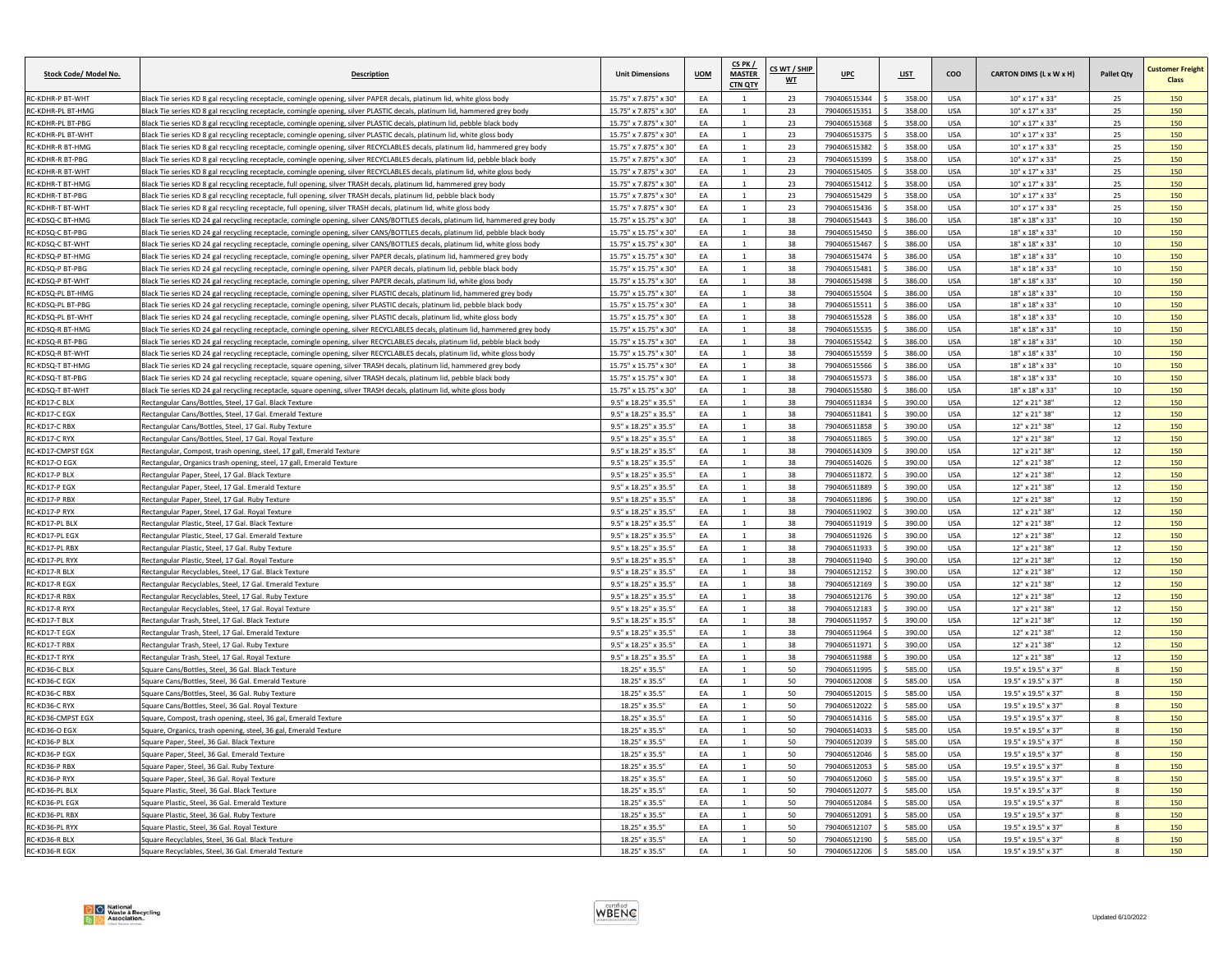| Stock Code/ Model No.                        | <b>Description</b>                                                                                           | <b>Unit Dimensions</b>                               | <b>UOM</b> | CS PK /<br><b>MASTER</b><br><b>CTN QTY</b> | CS WT / SHIP<br>WT      | UPC                          | <b>LIST</b>          | coo                      | CARTON DIMS (L x W x H)                        | <b>Pallet Qty</b>   | <b>Customer Freight</b><br><b>Class</b> |
|----------------------------------------------|--------------------------------------------------------------------------------------------------------------|------------------------------------------------------|------------|--------------------------------------------|-------------------------|------------------------------|----------------------|--------------------------|------------------------------------------------|---------------------|-----------------------------------------|
| RC-KD36-R RBX                                | Square Recyclables, Steel, 36 Gal, Ruby Texture                                                              | 18.25" x 35.5"                                       | EA         | 1                                          | 50                      | 790406512213                 | 585.00               | USA                      | 19.5" x 19.5" x 37"                            |                     | 150                                     |
| RC-KD36-R RYX                                | Square Recyclables, Steel, 36 Gal. Royal Texture                                                             | 18.25" x 35.5"                                       | EA         |                                            | 50                      | 790406512220                 | 585.00               | <b>USA</b>               | 19.5" x 19.5" x 37"                            | $\Omega$            | 150                                     |
| RC-KD36-T BLX                                | Square Trash, Steel, 36 Gal. Black Texture                                                                   | 18.25" x 35.5"                                       | EA         |                                            | 50                      | 790406512114                 | 585.00               | USA                      | 19.5" x 19.5" x 37"                            |                     | 150                                     |
| RC-KD36-T EGX                                | Square Trash, Steel, 36 Gal. Emerald Texture                                                                 | 18.25" x 35.5"                                       | EA         | $\overline{1}$                             | 50                      | 790406512121                 | 585.00               | USA                      | 19.5" x 19.5" x 37"                            | $\mathbf{g}$        | 150                                     |
| RC-KD36-T RBX                                | Square Trash, Steel, 36 Gal. Ruby Texture                                                                    | 18.25" x 35.5"                                       | EA         |                                            | 50                      | 790406512138                 | 585.00               | <b>USA</b>               | 19.5" x 19.5" x 37"                            | 8                   | 150                                     |
| RC-KD36-T RYX                                | Square Trash, Steel, 36 Gal. Royal Texture                                                                   | 18.25" x 35.5"                                       | EA         | $\mathbf{1}$                               | 50                      | 790406512145                 | 585.00               | USA                      | 19.5" x 19.5" x 37"                            | $\mathbf{R}$        | 150                                     |
| RC-KDHR-C BLX                                | Half Round Cans/Bottles, Steel, 8 Gal. Black Texture                                                         | 15.75" x 7.875" x 30"                                | EA         |                                            | 23                      | 790406512909                 | 298.00               | <b>USA</b>               | 10" x 17" x 33"                                | 25                  | 150                                     |
| RC-KDHR-C EGX                                | Half Round Cans/Bottles, Steel, 8 Gal. Emerald Texture                                                       | 15.75" x 7.875" x 30"                                | EA         | $\mathbf{1}$                               | 23                      | 790406510813                 | 298.00               | USA                      | $10" \times 17" \times 33"$                    | 25                  | 150                                     |
| <b>RC-KDHR-C RBX</b>                         | Half Round Cans/Bottles, Steel, 8 Gal, Ruby Texture                                                          | 15.75" x 7.875" x 30"                                | EA         |                                            | 23                      | 790406512923                 | 298.00               | <b>USA</b>               | $10" \times 17" \times 33"$                    | 25                  | 150                                     |
| RC-KDHR-C RYX                                | Half Round Cans/Bottles, Steel, 8 Gal. Royal Texture                                                         | 15.75" x 7.875" x 30"                                | EA         | $\overline{1}$                             | 23                      | 790406512916                 | 298.00               | <b>USA</b>               | 10" x 17" x 33"                                | 25                  | 150                                     |
| RC-KDHR-CMPST EGX                            | Half Round, Compost, Trash opening, Steel, 8 gal Emerald Texture                                             | 15.75" x 7.875" x 30"                                | EA         | $\mathbf{1}$                               | 23                      | 790406514323                 | 298.00               | USA                      | 10" x 17" x 33"                                | 25                  | 150                                     |
| RC-KDHR-O EGX                                | Half Round, Organics, Trash opening, Steel, 8 gal Emerald Texture                                            | 15.75" x 7.875" x 30"                                | EA         |                                            | 23                      | 790406514019                 | 298.00               | USA                      | $10" \times 17" \times 33"$                    | 25                  | 150                                     |
| <b>RC-KDHR-P BLX</b>                         | Half Round Paper, Steel, 8 Gal, Black Texture                                                                | 15.75" x 7.875" x 30"                                | EA         |                                            | 23                      | 790406512930                 | 298.00               | <b>USA</b>               | $10''$ x $17''$ x $33''$                       | 25                  | 150                                     |
| <b>RC-KDHR-P EGX</b>                         | Half Round Paper, Steel, 8 Gal. Emerald Texture                                                              | 15.75" x 7.875" x 30'                                | EA         |                                            | 23                      | 790406510868                 | 298.00               | <b>USA</b>               | 10" x 17" x 33'                                | 25                  | 150                                     |
| <b>RC-KDHR-P RBX</b>                         | Half Round Paper, Steel, 8 Gal. Ruby Texture                                                                 | 15.75" x 7.875" x 30"                                | EA         | $\overline{1}$                             | 23                      | 790406510882                 | 298.00               | <b>USA</b>               | 10" x 17" x 33"                                | 25                  | 150                                     |
| RC-KDHR-P RYX                                | Half Round Paper, Steel, 8 Gal. Royal Texture                                                                | 15.75" x 7.875" x 30"                                | EA         | 1                                          | 23<br>23                | 790406510899                 | 298.00<br>298.00     | USA                      | 10" x 17" x 33"                                | 25                  | 150<br>150                              |
| <b>RC-KDHR-PL BLX</b>                        | Half Round Plastic, Steel, 8 Gal. Black Texture                                                              | 15.75" x 7.875" x 30"                                | EA         |                                            |                         | 790406511346                 |                      | <b>USA</b>               | 10" x 17" x 33"                                | 25                  |                                         |
| RC-KDHR-PL EGX                               | Half Round Plastic, Steel, 8 Gal. Emerald Texture                                                            | 15.75" x 7.875" x 30"                                | EA         |                                            | 23                      | 790406511353                 | 298.00               | USA                      | $10" \times 17" \times 33"$                    | 25                  | 150                                     |
| RC-KDHR-PL RBX<br>RC-KDHR-PL RYX             | Half Round Plastic, Steel, 8 Gal. Ruby Texture                                                               | 15.75" x 7.875" x 30"<br>15.75" x 7.875" x 30"       | EA<br>EA   | $\mathbf{1}$                               | 23                      | 790406511360                 | 298.00               | <b>USA</b>               | 10" x 17" x 33"                                | 25                  | 150                                     |
|                                              | Half Round Plastic, Steel, 8 Gal. Royal Texture                                                              |                                                      | EA         | $\overline{1}$                             | 23<br>23                | 790406511377                 | 298.00               | USA<br><b>USA</b>        | 10" x 17" x 33"                                | 25<br>25            | 150<br>150                              |
| RC-KDHR-R BLX<br><b>RC-KDHR-R EGX</b>        | Half Round Recyclables, Steel, 8 Gal, Black Texture<br>lalf Round Recyclables, Steel, 8 Gal. Emerald Texture | 15.75" x 7.875" x 30"<br>15.75" x 7.875" x 30"       | EA         | $\mathbf{1}$                               | 23                      | 790406513821<br>790406513838 | 298.00<br>298.00     | USA                      | 10" x 17" x 33"<br>10" x 17" x 33"             | 25                  | 150                                     |
|                                              |                                                                                                              |                                                      |            | 1                                          |                         |                              |                      |                          |                                                |                     |                                         |
| <b>RC-KDHR-R RBX</b><br><b>RC-KDHR-R RYX</b> | Half Round Recyclables, Steel, 8 Gal. Ruby Texture<br>Half Round Recyclables, Steel, 8 Gal, Royal Texture    | 15.75" x 7.875" x 30"<br>15.75" x 7.875" x 30"       | EA<br>FA   |                                            | 23<br>23                | 790406513845                 | 298.00<br>298.00     | USA<br><b>USA</b>        | $10" \times 17" \times 33"$<br>10" x 17" x 33" | 25<br>25            | 150<br>150                              |
| RC-KDHR-T BLX                                | Half Round Trash, Steel, 8 Gal. Black Texture                                                                | 15.75" x 7.875" x 30"                                | EA         | $\overline{1}$                             | 23                      | 790406513852<br>790406510905 | 298.00               | <b>USA</b>               | 10" x 17" x 33"                                | 25                  | 150                                     |
| <b>RC-KDHR-T EGX</b>                         | Half Round Trash, Steel, 8 Gal, Emerald Texture                                                              | 15.75" x 7.875" x 30"                                | EA         | $\mathbf{1}$                               | 23                      | 790406510912                 | 298.00               | <b>USA</b>               | 10" x 17" x 33"                                | 25                  | 150                                     |
| <b>RC-KDHR-T RBX</b>                         | Half Round Trash, Steel, 8 Gal. Ruby Texture                                                                 | 15.75" x 7.875" x 30"                                | EA         | $\mathbf{1}$                               | 23                      | 790406510936                 | 298.00               | <b>USA</b>               | 10" x 17" x 33"                                | 25                  | 150                                     |
| <b>RC-KDHR-T RYX</b>                         | Half Round Trash, Steel, 8 Gal, Royal Texture                                                                | 15.75" x 7.875" x 30"                                | EA         |                                            | 23                      | 790406510943                 | 298.00               | <b>USA</b>               | $10''$ x $17''$ x $33'$                        | 25                  | 150                                     |
| RC-KDSQ-C BLX                                | quare Cans/Bottles, Steel, 24 Gal. Black Texture                                                             | 15.75" x 15.75" x 30'                                | EA         |                                            | 38                      | 790406510950                 | 328.0                | <b>USA</b>               | 18" x 18" x 33'                                | 10                  | 150                                     |
| RC-KDSQ-C EGX                                | Square Cans/Bottles, Steel, 24 Gal, Emerald Texture                                                          | 15.75" x 15.75" x 30"                                | FA         | $\overline{1}$                             | 38                      | 790406510967                 | 328.00               | <b>USA</b>               | 18" x 18" x 33"                                | 10                  | 150                                     |
| RC-KDSQ-C RBX                                | Square Cans/Bottles, Steel, 24 Gal. Ruby Texture                                                             | 15.75" x 15.75" x 30"                                | EA         | 1                                          | 38                      | 790406510981                 | 328.00               | USA                      | 18" x 18" x 33"                                | 10                  | 150                                     |
| RC-KDSQ-C RYX                                | Square Cans/Bottles, Steel, 24 Gal. Royal Texture                                                            | 15.75" x 15.75" x 30"                                | EA         | $\overline{1}$                             | 38                      | 790406510998                 | 328.00               | <b>USA</b>               | 18" x 18" x 33"                                | $10\,$              | 150                                     |
| RC-KDSQ-CMPST EGX                            | Square, Compost, trash opening, steel, 24 gal, Emerald Texture                                               | 15.75" x 15.75" x 30"                                | EA         |                                            | 38                      | 790406514330                 | 328.00               | <b>USA</b>               | 18" x 18" x 33"                                | 10                  | 150                                     |
| RC-KDSQ-O EGX                                | Square, Organics, trash opening, steel, 24 gal, Emerald Texture                                              | 15.75" x 15.75" x 30"                                | EA         |                                            | 38                      | 790406514002                 | 328.00               | <b>USA</b>               | 18" x 18" x 33"                                | 10                  | 150                                     |
| RC-KDSQ-P BLX                                | Square Paper, Steel, 24 Gal. Black Texture                                                                   | 15.75" x 15.75" x 30"                                | FA         | $\overline{1}$                             | 38                      | 790406511001                 | 328.00               | <b>USA</b>               | 18" x 18" x 33"                                | 10                  | 150                                     |
| RC-KDSQ-P EGX                                | Square Paper, Steel, 24 Gal. Emerald Texture                                                                 | 15.75" x 15.75" x 30"                                | EA         | $\overline{1}$                             | 38                      | 790406511018                 | 328.00               | <b>USA</b>               | 18" x 18" x 33"                                | $10\,$              | 150                                     |
| RC-KDSQ-P RBX                                | Square Paper, Steel, 24 Gal, Ruby Texture                                                                    | 15.75" x 15.75" x 30"                                | EA         | 1                                          | 38                      | 790406511032                 | 328.00               | USA                      | 18" x 18" x 33"                                | $10\,$              | 150                                     |
| RC-KDSQ-P RYX                                | Square Paper, Steel, 24 Gal. Royal Texture                                                                   | 15.75" x 15.75" x 30"                                | EA         |                                            | 38                      | 790406511049                 | 328.00               | USA                      | 18" x 18" x 33"                                | $10\,$              | 150                                     |
| RC-KDSQ-PL BLX                               | Square Plastic, Steel, 24 Gal, Black Texture                                                                 | 15.75" x 15.75" x 30"                                | EA         | $\mathbf{1}$                               | 38                      | 790406511384                 | 328.00               | <b>USA</b>               | 18" x 18" x 33"                                | 10                  | 150                                     |
| RC-KDSQ-PL EGX                               | Square Plastic, Steel, 24 Gal. Emerald Texture                                                               | 15.75" x 15.75" x 30"                                | EA         | $\overline{1}$                             | 38                      | 790406511391                 | 328.00               | USA                      | 18" x 18" x 33"                                | $10\,$              | 150                                     |
| RC-KDSQ-PL RBX                               | Square Plastic, Steel, 24 Gal, Ruby Texture                                                                  | 15.75" x 15.75" x 30"                                | EA         | $\mathbf{1}$                               | 38                      | 790406511407                 | 328.00               | USA                      | 18" x 18" x 33"                                | 10                  | 150                                     |
| RC-KDSQ-PL RYX                               | Square Plastic, Steel, 24 Gal. Royal Texture                                                                 | 15.75" x 15.75" x 30"                                | EA         | $\mathbf{1}$                               | 38                      | 790406511414                 | 328.00               | <b>USA</b>               | 18" x 18" x 33"                                | 10                  | 150                                     |
| RC-KDSQ-R BLX                                | Square Recyclables, Steel, 24 Gal, Black Texture                                                             | 15.75" x 15.75" x 30"                                | <b>FA</b>  |                                            | 38                      | 790406513869                 | 328.00               | <b>USA</b>               | 18" x 18" x 33"                                | 10                  | 150                                     |
| RC-KDSQ-R EGX                                | quare Recyclables, Steel, 24 Gal. Emerald Texture                                                            | 15.75" x 15.75" x 30"                                | FA         |                                            | 38                      | 790406513876                 | 328.00               | LISA                     | 18" x 18" x 33"                                | 10                  | 150                                     |
| RC-KDSQ-R RBX                                | Square Recyclables, Steel, 24 Gal, Ruby Texture                                                              | 15.75" x 15.75" x 30"                                | FA         | $\overline{1}$                             | 38                      | 790406513883                 | 328.00               | <b>USA</b>               | 18" x 18" x 33"                                | $10\,$              | 150                                     |
| RC-KDSQ-R RYX                                | Square Recyclables, Steel, 24 Gal. Royal Texture                                                             | 15.75" x 15.75" x 30"                                | EA         | $\mathbf{1}$                               | 38                      | 790406513890                 | 328.00               | <b>USA</b>               | 18" x 18" x 33"                                | 10                  | 150                                     |
| RC-KDSQ-T BLX                                | Square Trash, Steel, 24 Gal. Black Texture                                                                   | 15.75" x 15.75" x 30"                                | EA         | $\mathbf{1}$                               | 38                      | 790406511056                 | 328.00               | <b>USA</b>               | 18" x 18" x 33"                                | $10\,$              | 150                                     |
| RC-KDSQ-T EGX                                | Square Trash, Steel, 24 Gal. Emerald Texture                                                                 | 15.75" x 15.75" x 30"                                | EA         |                                            | 38                      | 790406511063                 | 328.00               | <b>USA</b>               | 18" x 18" x 33"                                | 10                  | 150                                     |
| RC-KDSQ-T RBX                                | Square Trash, Steel, 24 Gal. Ruby Texture                                                                    | 15.75" x 15.75" x 30"                                | EA         | $\overline{1}$                             | 38                      | 790406511087                 | 328.00               | <b>USA</b>               | 18" x 18" x 33"                                | $10\,$              | 150                                     |
| RC-KDSQ-T RYX                                | Square Trash, Steel, 24 Gal, Royal Texture                                                                   | 15.75" x 15.75" x 30"                                | EA         |                                            | 38                      | 790406511094                 | 328.00               | USA                      | 18" x 18" x 33"                                | 10                  | 150                                     |
| <b>RC-MTR CASTERS</b>                        | Casters 4 Set, Plastic, Black                                                                                | 2" Diameter Whee                                     | SET        | $1$ (set/4)                                | $\overline{\mathbf{3}}$ | 790406510783                 | 159.00               | USA                      | $8" \times 5" \times 4"$                       |                     | 85                                      |
| RC-MTR-1 HCCL                                | Single Stream, Steel, 18 Gal. Hammered Charcoal, Platinum lids, silver decals                                | 14" x 14" x 31"                                      | EA         | 1                                          | 43                      | 790406515603                 | 715.00               | USA                      | 17" x 17" x 34"                                | 12                  | 125                                     |
| RC-MTR-1 HCPR                                | Single Stream, Steel, 18 Gal. Hammered Copper                                                                | $14" \times 14" \times 31"$                          | EA         | $\mathbf{1}$                               | 43                      | 790406507578                 | 660.00               | <b>USA</b>               | $17" \times 17" \times 34"$                    | 12                  | 125                                     |
| RC-MTR-1SS                                   | Single Stream, Stainless Steel, 18 Gal, SS                                                                   | 14" x 14" x 31"                                      | EA         | $\overline{1}$                             | 43                      | 790406507592                 | 1.310.00             | <b>USA</b>               | $17" \times 17" \times 34"$                    | 12                  | 125                                     |
| RC-MTR-2 HCCL                                | Two Stream, Steel, 36 Gal. Hammered Charcoal, Platinum lids, silver decals                                   | 28" x 14" x 31'                                      | EA         |                                            | 70                      | 790406515610                 | 910.00               | <b>USA</b>               | 30"x 16" x 33"                                 |                     | 125                                     |
| <b>RC-MTR-2 HCPR</b>                         | Two Stream, Steel, 36 Gal. Hammered Copper                                                                   | 28" x 14" x 31"                                      | EA         | $\mathbf{1}$                               | 70                      | 790406507608                 | 852.00               | USA                      | 30"x 16" x 33"                                 | $6 \overline{6}$    | 125                                     |
| RC-MTR-2 SS                                  | Two Stream, Stainless Steel, 36 Gal, SS                                                                      | 28" x 14" x 31"                                      | EA         | $\mathbf{1}$                               | 70                      | 790406507622                 | 1,630.00             | <b>USA</b>               | 30"x 16" x 33"                                 | 6<br>$\lambda$      | 125                                     |
| RC-MTR-3 HCCL                                | Three Stream, Steel, 54 Gal. Hammered Charcoal, Platinum lids, silver decals                                 | 42" x 14" x 31"                                      | EA         |                                            | 95                      | 790406515627                 | 1.240.00             | <b>USA</b>               | 44" x 16" x 33"                                |                     | 125                                     |
| RC-MTR-3 HCPR                                | Three Stream, Steel, 54 Gal. Hammered Copper                                                                 | 42" x 14" x 31"                                      | FA         |                                            | 95                      | 790406507639                 | 1,185.00             | USA                      | 44" x 16" x 33"                                | $\overline{a}$      | 125                                     |
| RC-MTR-3 SS<br>RC-MTR-34 A/T HCCL            | Three Stream, Stainless Steel, 54 Gal. SS<br>Metro 34 Gal Hammered Charoal trash receptacle with ASH cup     | 42" x 14" x 31"<br>$18.5" \times 18.5" \times 35.5"$ | FA<br>EA   | $\mathbf{1}$                               | 95<br>64                | 790406507653<br>790406515665 | 2,185.00<br>1,010.00 | <b>USA</b><br><b>USA</b> | 44" x 16" x 33"<br>19" x 19" x 37"             | $\overline{a}$<br>8 | 125<br>125                              |
| RC-MTR-34 A/T HCPR                           | Metro 34 Gal Hammered Copper trash receptacle with ASH cup                                                   | 18.5" x 18.5" x 35.5"                                | EA         | $\overline{1}$                             | 64                      | 790406514804                 | 960.00               | <b>USA</b>               | 19" x 19" x 37"                                | $\mathbf{g}$        | 125                                     |
| RC-MTR-34 COMBO HCCL                         | Two Stream, Steel, 34 Gal. Hammered Charcoal                                                                 | 18.5" x 18.5" x 35.5"                                | EA         |                                            | 64                      | 790406515672                 | 970.00               | USA                      | 19" x 19" x 37"                                |                     | 125                                     |
|                                              |                                                                                                              |                                                      |            |                                            |                         |                              |                      |                          |                                                |                     |                                         |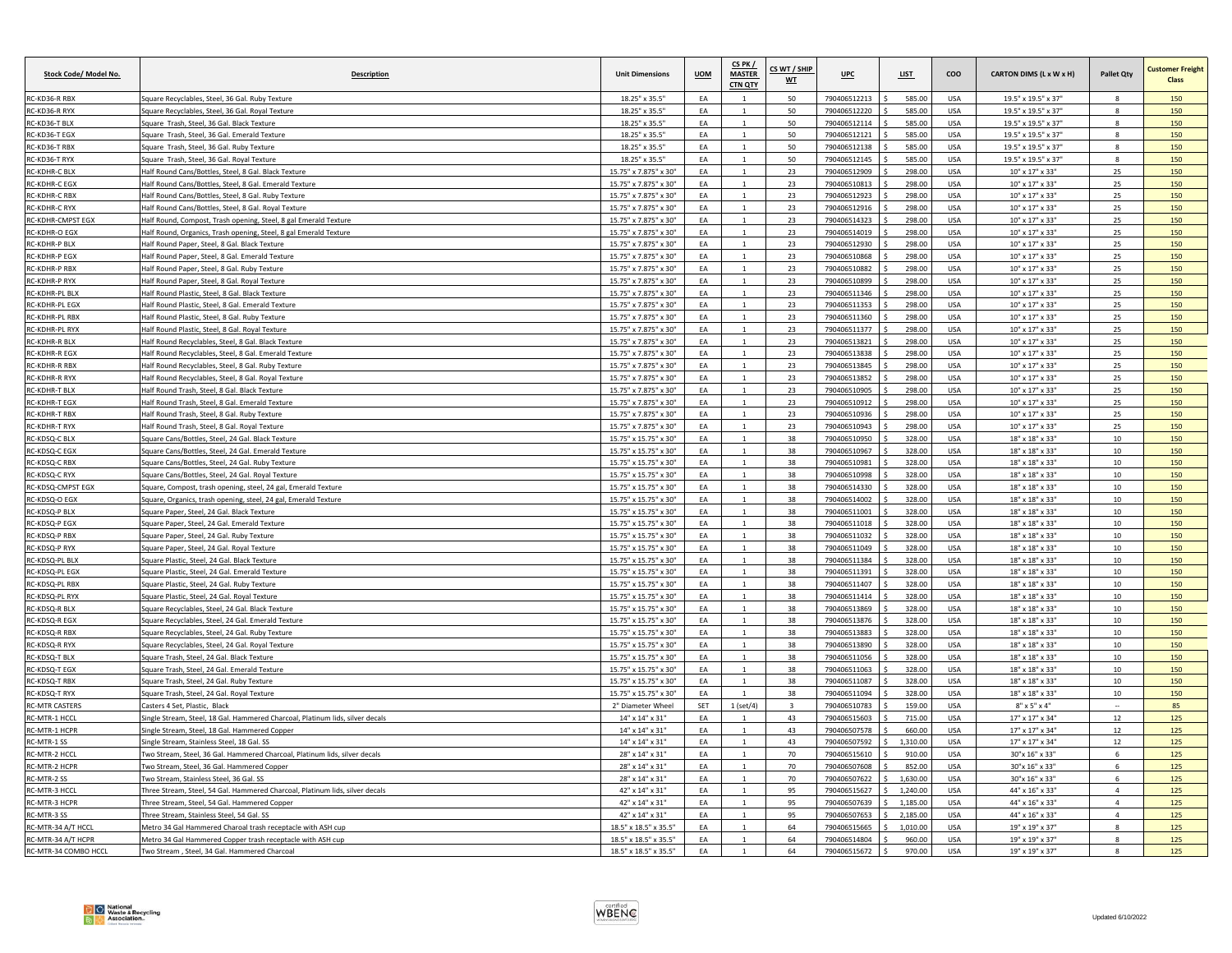| Stock Code/ Model No.              | <b>Description</b>                                                                                                               | <b>Unit Dimensions</b>        | <b>UOM</b> | CS PK/<br><b>MASTER</b><br>CTN QTY | CS WT / SHIP<br>WT | UPC                          | <b>LIST</b>     | coo                      | CARTON DIMS (L x W x H)                              | <b>Pallet Qty</b>          | <b>Customer Freight</b><br>Class |
|------------------------------------|----------------------------------------------------------------------------------------------------------------------------------|-------------------------------|------------|------------------------------------|--------------------|------------------------------|-----------------|--------------------------|------------------------------------------------------|----------------------------|----------------------------------|
| RC-MTR-34 COMBO HCPR               | Two Stream, Steel, 34 Gal. Hammered Copper                                                                                       | 18.5" x 18.5" x 35.5"         | EA         | 1                                  | 64                 | 790406513098                 | 900.00          | <b>USA</b>               | 19" x 19" x 37"                                      | 8                          | 125                              |
| RC-MTR-34 R HCCL                   | Recycle, Steel, 34 Gal, Hammered Charcoal                                                                                        | 18.5" x 18.5" x 35.5"         | EA         | $\overline{1}$                     | 63                 | 790406515689                 | 924.00          | USA                      | 19" x 19" x 37"                                      | $\Omega$                   | 125                              |
| RC-MTR-34 R                        | Recycle, Steel, 34 Gal. Hammered Copper                                                                                          | 18.5" x 18.5" x 35.5"         | EA         |                                    | 63                 | 790406511100                 | 870.00          | USA                      | 19" x 19" x 37"                                      | $\mathbf{g}$               | 125                              |
| RC-MTR-34 TR HCCL                  | Trash, Steel, 34 Gal, Hammered Charcoal                                                                                          | 18.5" x 18.5" x 35.5"         | EA         | $\overline{1}$                     | 63                 | 790406515696                 | 890.00          | <b>USA</b>               | 19" x 19" x 37"                                      | 8                          | 125                              |
| RC-MTR-34 TR                       | Trash, Steel, 34 Gal. Hammered Copper                                                                                            | 18.5" x 18.5" x 35.5"         | EA         | $\mathbf{1}$                       | 63                 | 790406511117                 | 830.00          | <b>USA</b>               | 19" x 19" x 37"                                      | 8                          | 125                              |
| RC-SC2633 RBL                      | Recp., Steel, 37 Gal, Recycle Blue                                                                                               | 26" x 33'                     | EA         | $\overline{1}$                     | 125                | 790406513920                 | 1,390.00        | <b>USA</b>               | No Carton (Ships on Pallet)                          | $\overline{2}$             | 100                              |
| RC-SCD2633 RBI                     | Recp. W/ Canopy, Steel, 37 Gal. Recycle Blue                                                                                     | 26" x 42"                     | EA         |                                    | 145                | 790406513937                 | 1,675.00        | <b>USA</b>               | No Carton (Ships on Pallet)                          | $\mathcal{P}$              | 100                              |
| RGU-3645 BLK/HMGX                  | Outdoor Recp., Steel, 90 Gal. Black & Hammered Grey Trim                                                                         | 48.5"x23.5"x 52"              | EA         | $\mathbf{1}$                       | 250                | 790406514835                 | 3,760.00        | USA                      | No Carton (Ships on Pallet)                          | $1\,$                      | 150                              |
| RGU-3645 MAL/BRZX                  | Outdoor Reco., Steel, 90 Gal. Malachite & Bronze Trim                                                                            | 48.5"x 23.5"x 52"             | EA         | $\overline{1}$                     | 250                | 790406514811                 | 3,760.00        | <b>USA</b>               | No Carton (Shins on Pallet)                          | $\mathbf{1}$               | 150                              |
| RGU-3645 SAND/BRZX                 | Outdoor Recp., Steel, 90 Gal. Sandstone & Bronze Trim                                                                            | 48.5"x 23.5"x 52"             | EA         | $\overline{1}$                     | 250                | 790406514828                 | 3,760.00        | <b>USA</b>               | No Carton (Ships on Pallet)                          | $\mathbf{1}$               | 150                              |
| <b>SC-2633 BLK</b>                 | Recp., Steel, 37 Gal, Black Gloss                                                                                                | 26" x 33"                     | EA         | $\mathbf{1}$                       | 125                | 790406040723                 | 1,145.00        | USA                      | No Carton (Ships on Pallet)                          | $\overline{2}$             | 100                              |
| SC-2633 COF                        | Recp., Steel, 37 Gal. Coffee Gloss                                                                                               | 26" x 33"                     | EA         |                                    | 125                | 790406040747                 | 1,145.00        | USA                      | No Carton (Ships on Pallet)                          | $\overline{2}$             | 100                              |
| SC-2633 HGR                        | Reco., Steel, 37 Gal. Hunter Green Gloss                                                                                         | 26" x 33"                     | EA         | $\mathbf{1}$                       | 125                | 790406040730                 | 1.145.00        | <b>USA</b>               | No Carton (Shins on Pallet)                          | $\overline{2}$             | 100                              |
| <b>SCD-2633 BLK</b>                | Recp. W/ Canopy, Steel, 37 Gal. Black Gloss                                                                                      | 26" x 42'                     | EA         |                                    | 145                | 790406513463                 | 1.430.0         | <b>USA</b>               | No Carton (Ships on Pallet)                          |                            | 100                              |
| SCD-2633 COF                       | Recp. W/ Canopy , Steel, 37 Gal. Coffee Gloss                                                                                    | $26" \times 42"$              | EA         | $\overline{1}$                     | 145                | 790406513470                 | 1,430.00        | USA                      | No Carton (Ships on Pallet)                          | $\mathcal{L}$              | 100                              |
| <b>SCD-2633 HGR</b>                | Recp. W/ Canopy , Steel, 37 Gal. Hunter Green Gloss                                                                              | 26" x 42"                     | EA         | 1                                  | 145                | 790406513487                 | 1,430.00        | <b>USA</b>               | No Carton (Ships on Pallet)                          | $\overline{2}$             | 100                              |
| SCTP-40 BLK                        | Recp. W/ Door, Steel, 45 Gal, Black Glos                                                                                         | $23"$ x $36'$                 | EA         | $\overline{1}$                     | 125                | 790406513104                 | 1,562.00        | <b>IISA</b>              | No Carton (Ships on Pallet)                          | $\overline{4}$             | 100                              |
| SCTP-40 COF                        | Recp. W/ Door, Steel, 45 Gal. Coffee Gloss                                                                                       | 23" x 36"                     | EA         |                                    | 125                | 790406513111                 | 1,562.00        | USA                      | No Carton (Ships on Pallet)                          | $\overline{a}$             | 100                              |
| SCTP-40 HGR                        | Recp. W/ Door, Steel, 45 Gal. Hunter Green Gloss                                                                                 | 23" x 36"                     | EA         |                                    | 125                | 790406513128                 | 1,562.00        | <b>USA</b>               | No Carton (Ships on Pallet)                          | $\overline{a}$             | 100                              |
| SCTP-40 D BLK                      | Recp. W/ Door & Canopy, Steel, 45 Gal. Black Gloss                                                                               | 26" x 54.5"                   | EA         | $\mathbf{1}$                       | 145                | 790406513494                 | 1,773.00        | USA                      | No Carton (Ships on Pallet)                          | $\overline{4}$             | 100                              |
| SCTP-40 D COF                      | Recp. W/ Door & Canopy, Steel, 45 Gal. Coffee Gloss                                                                              | 26" x 54.5"                   | EA         | $\overline{1}$                     | 145                | 790406513500                 | 1,773.00        | <b>USA</b>               | No Carton (Ships on Pallet)                          | $\Delta$                   | 100                              |
| SCTP-40 D HGR                      | Recp. W/ Door & Canopy, Steel, 45 Gal. Hunter Green Gloss                                                                        | 26" x 54.5"                   | EA         | $\mathbf{1}$                       | 145                | 790406513517                 | 1,773.00        | USA                      | No Carton (Ships on Pallet)                          | $\overline{4}$             | 100                              |
| SCTP-40 D ND BLK                   | Recp. W/ Canopy, Steel, 45 Gal. Black Gloss                                                                                      | 26" x 54.5"                   | EA         | $\mathbf{1}$                       | 140                | 790406513524                 | 1,477.00        | USA                      | No Carton (Ships on Pallet)                          | $\overline{4}$             | 100                              |
| SCTP-40 D ND COF                   | Recp. W/ Canopy, Steel, 45 Gal. Coffee Glos                                                                                      | 26" x 54.5"                   | EA         |                                    | 140                | 790406513531                 | 1,477.00        | <b>USA</b>               | No Carton (Ships on Pallet)                          | $\overline{4}$             | 100                              |
| SCTP-40 D ND HGR                   | Recp. W/ Canopy, Steel, 45 Gal. Hunter Green Gloss                                                                               | 26" x 54.5"                   | EA         | $\overline{1}$                     | 140                | 790406513548                 | 1,477.00        | <b>USA</b>               | No Carton (Ships on Pallet)                          | $\overline{4}$             | 100                              |
| SCTP-40 ND BLK                     | Reco.without door, Steel, 45 Gal, Black Gloss                                                                                    | 23" x 36"                     | EA         | $\mathbf{1}$                       | 120                | 790406513135                 | 1,182.00        | USA                      | No Carton (Ships on Pallet)                          | $\overline{4}$             | 100                              |
| SCTP-40 ND COF                     | Recp.without door, Steel, 45 Gal. Coffee Gloss                                                                                   | 23" x 36"                     | EA         | $\mathbf{1}$                       | 120                | 790406513142                 | 1,182.00        | <b>USA</b>               | No Carton (Ships on Pallet)                          | $\overline{4}$<br>$\Delta$ | 100                              |
| SCTP-40 ND HGR                     | Recp.without door, Steel, 45 Gal. Hunter Green Gloss                                                                             | $23" \times 36'$              | EA         |                                    | 120                | 790406513159                 | 1.182.00        | <b>USA</b>               | No Carton (Ships on Pallet)                          |                            | 100                              |
| SRS-1 BLK                          | Cigarette Recp., Steel, 4.5 Gal. Black Gloss                                                                                     | 16" x 39'                     | EA<br>EA   |                                    | 18                 | 790406050791                 | 238.0<br>238.00 | <b>USA</b><br><b>USA</b> | $15" \times 17" \times 17'$<br>$15"$ x $17"$ x $17'$ | 30<br>30                   | 125                              |
| SRS-1 HCCL<br>SRS-1 HCPR           | Cigarette Recp., Steel, 4.5 Gal. Hammered Charcoal                                                                               | 16" x 39"<br>16" x 39"        | EA         | $\overline{1}$                     | 18                 | 790406043601                 | 238.00          | USA                      | $15" \times 17" \times 17"$                          | 30                         | 125                              |
|                                    | Cigarette Recp., Steel, 4.5 Gal. Hammered Copper                                                                                 | 16" x 39"                     | EA         | 1<br>$\overline{1}$                | 18<br>18           | 790406043830<br>790406050807 |                 | <b>USA</b>               |                                                      | 30                         | 125                              |
| SRS-1 HGR                          | Cigarette Recp., Steel, 4.5 Gal. Hunter Green Gloss                                                                              |                               | EA         |                                    |                    |                              | 238.00          |                          | $15" \times 17" \times 17"$                          |                            | 125                              |
| SRS-LCK                            | Lock Kit, Steel Cable, Black                                                                                                     | 48" Long Cable                | EA         | $\overline{1}$                     |                    | 790406068284                 | 35.00<br>397.50 | <b>USA</b>               | $8 \times 8 \times 4$                                |                            | 100                              |
| SW-1528 TWL SS BLX<br>SW-DSP-01 SS | Towel Sanitizing Station Companion, Stainless Steel, 18 Gal. SS<br>Wipe Dispenser Sanitizing Station, Stainless Steel, 3 Gal. SS | 15" x 28"<br>$10" \times 28"$ | EA         | $\overline{1}$                     | 30<br>12           | 790406513609<br>790406513418 | 451.50          | USA<br><b>USA</b>        | 18" x 18" x 30"<br>10.5" x 10.5" x 28"               | 10<br>32                   | 175<br>150                       |
| SW-KD HMG                          | ianitizing Wipe Dispenser for Bucket Wipes in Hammered Grey with SS lid                                                          | 15.75" x 15.75" x 30"         | EA         | $\overline{1}$                     | 35                 | 790406515825                 | 451.50          | <b>USA</b>               | 18" x 18" x 33"                                      | 10                         | 150                              |
| VC2234 HR SS/BLX                   | Half round perf stainless steel, 20 gal, black lid                                                                               | 11.25" x 22.25" x 35"         | EA         | <sup>1</sup>                       | 37                 | 790406514705                 | 1,194.00        | USA                      | 25" x 13.5" x 36.5"                                  | $8\phantom{1}$             | 100                              |
| VC2234 HR SS/PLTNM                 | Half round perf stainless steel, 20 gal, platinum lid                                                                            | 11.25" x 22.25" x 35"         | EA         | $\mathbf{1}$                       | 37                 | 790406514712                 | 1,194.00        | USA                      | 25" x 13.5" x 36.5"                                  | 8                          | 100                              |
| VCC-33 PERF SS                     | Compost Recp., Stainless Steel, 33 Gal, SS w/HGX lid                                                                             | 18.25" x 32"                  | EA         | $\overline{1}$                     | 41                 | 790406515597                 | 721.00          | <b>USA</b>               | 21" x 21" x 36"                                      | 10                         | 100                              |
| VCR-33 PERF SS                     | Recycling Recp., Stainless Steel, 33 Gal. SS w/RBLX lic                                                                          | 18.25" x 32"                  | EA         | $\overline{1}$                     | 41                 | 790406511322                 | 721.00          | <b>USA</b>               | 21" x 21" x 36"                                      | 10                         | 100                              |
| VCT-33 PERF SS                     | Waste Recp., Stainless Steel, 33 Gal. SS w/blx lid                                                                               | 18.25" x 32"                  | EA         | $\overline{1}$                     | 41                 | 790406511315                 | 721.00          | USA                      | 21" x 21" x 36"                                      | 10                         | 100                              |
| <b>WR-10R BLACK</b>                | Recp., Steel, 10 Gal. Black Gloss                                                                                                | 11.5" x 23"                   | EA         | 1                                  | 14                 | 790406009171                 | 156.00          | <b>USA</b>               | 13" x 13" x 27"                                      | 36                         | 100                              |
| WR-10R COFFEE                      | Recp. . Steel, 10 Gal, Coffee Glos                                                                                               | $11.5" \times 23'$            | EA         | $\overline{1}$                     | 14                 | 790406510424                 | 156.00          | USA                      | $13" \times 13" \times 27'$                          | 36                         | 100                              |
| WR-10R CVR BLK                     | Recp. W/ Lid, Steel, 10 Gal. Black Gloss                                                                                         | $11.5" \times 23"$            | EA         |                                    | 16                 | 790406513166                 | 224.00          | <b>USA</b>               | 13" x 13" x 27"                                      | 36                         | 100                              |
| WR-10R CVR COF                     | Recp. W/ Lid. Steel. 10 Gal. Coffee Gloss                                                                                        | 11.5" x 23"                   | EA         | $\mathbf{1}$                       | 16                 | 790406510431                 | 224.00          | <b>USA</b>               | 13" x 13" x 27"                                      | 36                         | 100                              |
| WR-10R- CVR HGR                    | Recp. W/ Lid, Steel, 10 Gal. Hunter Green Gloss                                                                                  | 11.5" x 23"                   | EA         | $\mathbf{1}$                       | 16                 | 790406050913                 | 224.00          | <b>USA</b>               | $13" \times 13" \times 27"$                          | 36                         | 100                              |
| WR-10R HGR                         | Recp., Steel, 10 Gal. Hunter Green Gloss                                                                                         | $11.5" \times 23"$            | EA         | $\mathbf 1$                        | 14                 | 790406510455                 | 156.00          | <b>USA</b>               | 13" x 13" x 27"                                      | 36                         | 100                              |
| WR-22R BLACK                       | Recp., Steel, 20 Gal, Black Gloss                                                                                                | 15" x 30"                     | EA         |                                    | 22                 | 790406009041                 | 247.00          | <b>USA</b>               | $16" \times 16" \times 31"$                          | 10                         | 100                              |
| WR-22R COFFEE                      | Recp., Steel, 20 Gal. Coffee Gloss                                                                                               | 15" x 30"                     | EA         | $\overline{1}$                     | 22                 | 790406510516                 | 247.00          | USA                      | $16"$ x $16"$ x $31"$                                | 10                         | 100                              |
| WR-22R HGR                         | Recp. . Steel, 20 Gal. Hunter Green Gloss                                                                                        | 15" x 30"                     | EA         |                                    | 22                 | 790406006903                 | 247.00          | USA                      | 16" x 16" x 31"                                      | 10                         | 100                              |
| <b>WR-2441 T BLK</b>               | Recp., Steel, 40 Gal. Black Gloss                                                                                                | 24" x 38"                     | EA         | $\overline{1}$                     | 70                 | 790406511728                 | 1,193.00        | <b>USA</b>               | No Carton                                            | $\overline{4}$             | 100                              |
| WR-33F BLX                         | Recp., Steel, 33 Gal, Black Texture                                                                                              | 18.25" x 32"                  | EA         | 1                                  | 56                 | 790406510530                 | 604.00          | <b>USA</b>               | 21" x 21" x 36"                                      | $8\phantom{1}$             | 125                              |
| WR-33F BRX                         | Recp., Steel, 33 Gal. Brown Texture                                                                                              | 18.25" x 32"                  | EA         | $\mathbf{1}$                       | 56                 | 790406510547                 | 604.00          | USA                      | 21" x 21" x 36"                                      | 8                          | 125                              |
| WR-33F BURX                        | Recp., Steel, 33 Gal. Burgundy Texture                                                                                           | 18.25" x 32"                  | EA         | $\overline{1}$                     | 56                 | 790406510554                 | 604.00          | <b>USA</b>               | 21" x 21" x 36"                                      | $\mathbf{R}$               | 125                              |
| WR-33F HGX                         | Recp., Steel, 33 Gal. Hunter Green Texture                                                                                       | 18.25" x 32"                  | EA         |                                    | 56                 | 790406510561                 | 604.00          | <b>USA</b>               | 21" x 21" x 36'                                      | 8                          | 125                              |
| WR-33F INGX                        | Recp., Steel, 33 Gal. Indigo Texture                                                                                             | 18.25" x 32"                  | EA         | $\overline{1}$                     | 56                 | 790406506342                 | 604.00          | <b>USA</b>               | 21" x 21" x 36"                                      | $\mathbf{g}$               | 125                              |
| <b>WR-33F S/S</b>                  | Recp., Stainless Steel, 33 Gal. SS                                                                                               | 18.25" x 32"                  | EA         | 1                                  | 56                 | 790406008600                 | 1,210.00        | <b>USA</b>               | 21" x 21" x 36"                                      | 8                          | 125                              |
| WR-34R BLACK                       | Recp., Steel, 34 Gal. Black Gloss                                                                                                | $18" \times 35'$              | EA         |                                    | 30                 | 790406008921                 | 321.00          | USA                      | $20'' \times 20'' \times 38'$                        | $\Omega$                   | 100                              |
| WR-34R COFFEE                      | Recp., Steel, 34 Gal. Coffee Gloss                                                                                               | 18" x 35"                     | FA         |                                    | 30                 | 790406510615                 | 321.00          | USA                      | 20" x 20" x 38"                                      | $\mathbf{g}$               | 100                              |
| WR-34R DM BLACK                    | Recp. W/ Dome Top, Steel, 34 Gal. Black Gloss                                                                                    | 18" x 44"                     | FA         |                                    | 38                 | 790406511711                 | 682.00          | USA                      | 19" x 19" x 46"                                      | 6                          | 100                              |
| WR-34R HGR                         | Recp., Steel, 34 Gal. Hunter Green Gloss                                                                                         | 18" x 35"                     | EA         | $\mathbf{1}$                       | 30                 | 790406006897                 | 321.00          | USA                      | 20" x 20" x 38"                                      | 8                          | 100                              |
| WR-55 LID TDM GR PL                | Replacement Dome Top W/Push Door, Plastic, Granite                                                                               | 25" Dia. x 13" H              | EA         |                                    | 11                 | 790406513784                 | 190.00          | <b>USA</b>               | 14 X 26 X 26                                         | 12                         | 250                              |
| WR-55 LID TND GR PL                | Replacement Dome Top Pass Through, Plastic, Granite                                                                              | 25" Dia. x 11" H              | EA         |                                    | $\overline{7}$     | 790406513791                 | 190.00          | <b>USA</b>               | 14 X 26 X 26                                         | 12                         | 300                              |